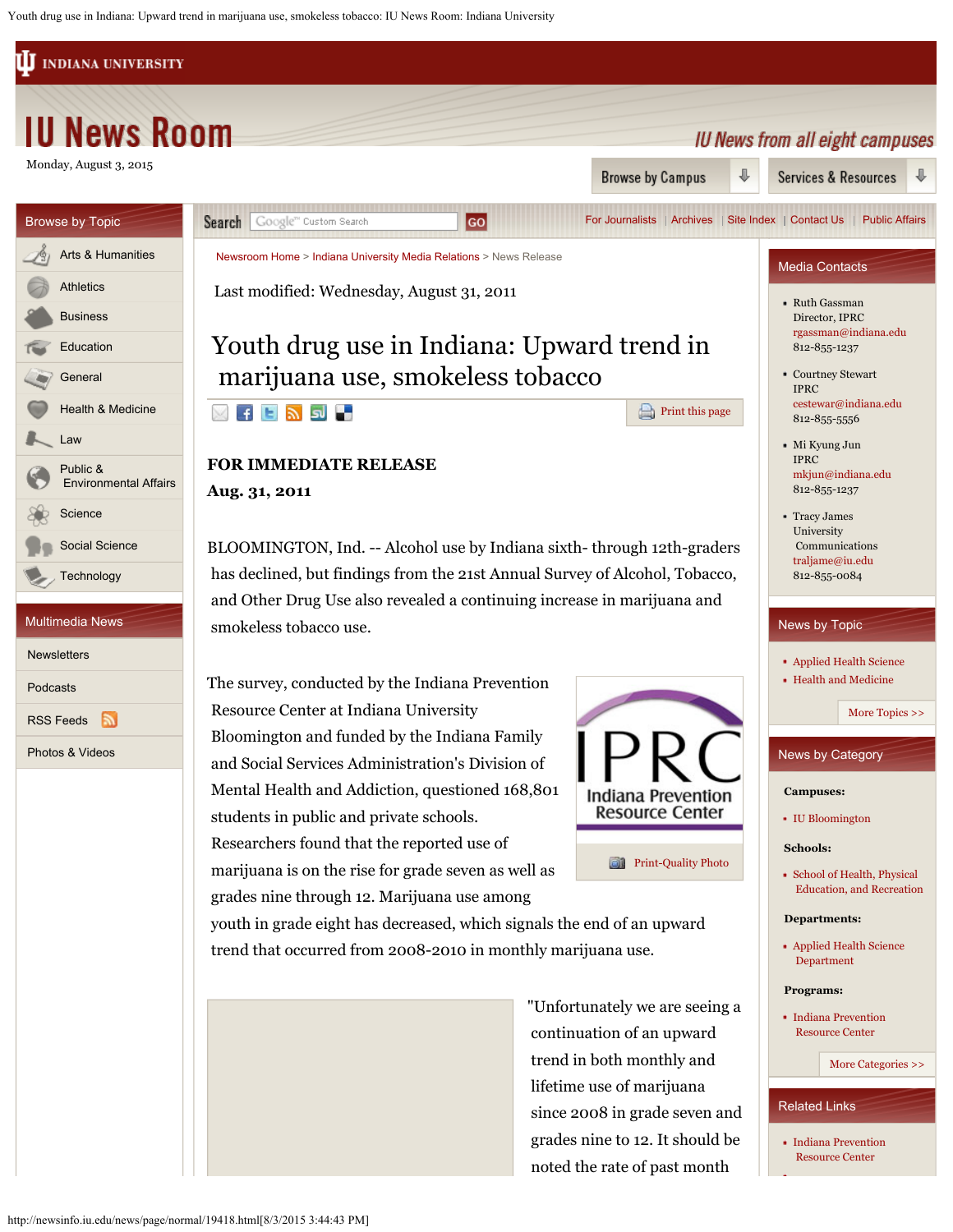

 marijuana use among Indiana's eighth-grade youth is higher on average than the 2010 national prevalence rate reported in the Monitoring

 the Future survey," said Ruth Gassman, director of the IPRC, which is part of IU's School of Health, Physical Education and Recreation. "Among some grade levels, marijuana use did not increase significantly this year compared to last year, however, when the rates are examined over a four-year period (since 2008) the continuation of an upward trend is apparent."

## **Tobacco: Lifetime use of smokeless tobacco increased for 12thgraders**

The survey revealed an upward trend in smokeless tobacco for lifetime and past month use among 12th-graders since 2007, with the largest increase found in their lifetime use, which registered an increase of 4.2 percentage points from 2007-2011.

"This is a concern because although rates of cigarette use among high school students continue to decline, smokeless tobacco use still exposes youth to the harmful carcinogenic elements of tobacco," Gassman said. "It is even worse for students who are using both cigarettes and smokeless tobacco concurrently because this increases an individual's



exposure to nicotine, which is the addictive agent in all tobacco products."

Tobacco companies target younger consumers with a variety of new products

- [Department of Applied](http://www.indiana.edu/%7Eaphealth/)  [Health Science](http://www.indiana.edu/%7Eaphealth/)
- [School of Health, Physical](http://www.hper.indiana.edu/)  [Education and Recreation](http://www.hper.indiana.edu/)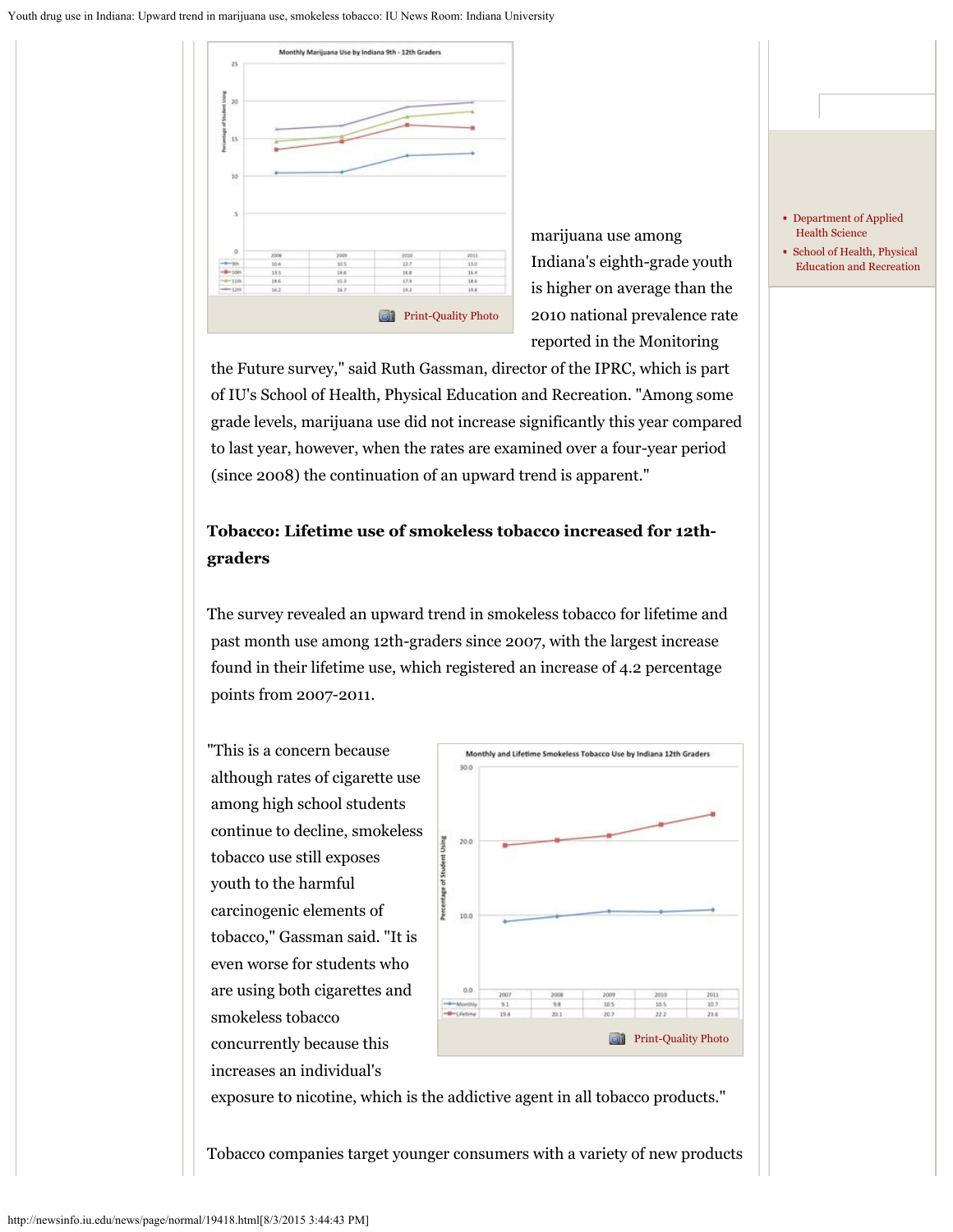that come out yearly. Items such as tobacco strips and orbs contain finely ground tobacco and are easy for youth to use without being detected. The packaging of smokeless tobacco products is often very appealing to young consumers. These products are also advertised as being lower in chemicals and as tools for quitting smoking. Gassman said it is important to remember that tobacco in any form is dangerous.

## **Alcohol: Lifetime use is on the decline for youth in grades 6-12**

Another important finding from the survey shows that lifetime use of alcohol in grades six-12 is decreasing. In 1993, rates of lifetime alcohol use were 37.8 percent for sixth graders and 85 percent among 12th-graders. Those rates are now at 17.4 percent and 65.4 percent, respectively.



"We are pleased to see that lifetime alcohol use has gradually declined since 1993. Unfortunately, we have seen few reductions in binge drinking among youth in recent years," Gassman said. "Binge drinking is defined as five or more alcoholic drinks for males and four or more for females in one sitting in the

 last two weeks. Binge drinking is very dangerous and among youth is associated with unintentional injuries such as car crashes, intentional injuries such as sexual assault, and with alcohol poisoning, sexually transmitted diseases and unintended pregnancy."

## **Reasons for drinking**

Among youth who were surveyed, the top reasons given for drinking alcohol were "to have a good time with friends," "to experiment," "because it tastes good," and "to relax or relieve tension." The majority of adolescents in sixth to ninth grades reported no consumption of alcoholic beverages.

Gassman said it is important to understand why adolescents are turning to alcohol so that risk and protective factors can be evaluated and used to implement programs aimed at continuing to reduce alcohol consumption among minors in Indiana. Risk factors refer to situations or conditions that increase chances for involvement in substance use among youth while